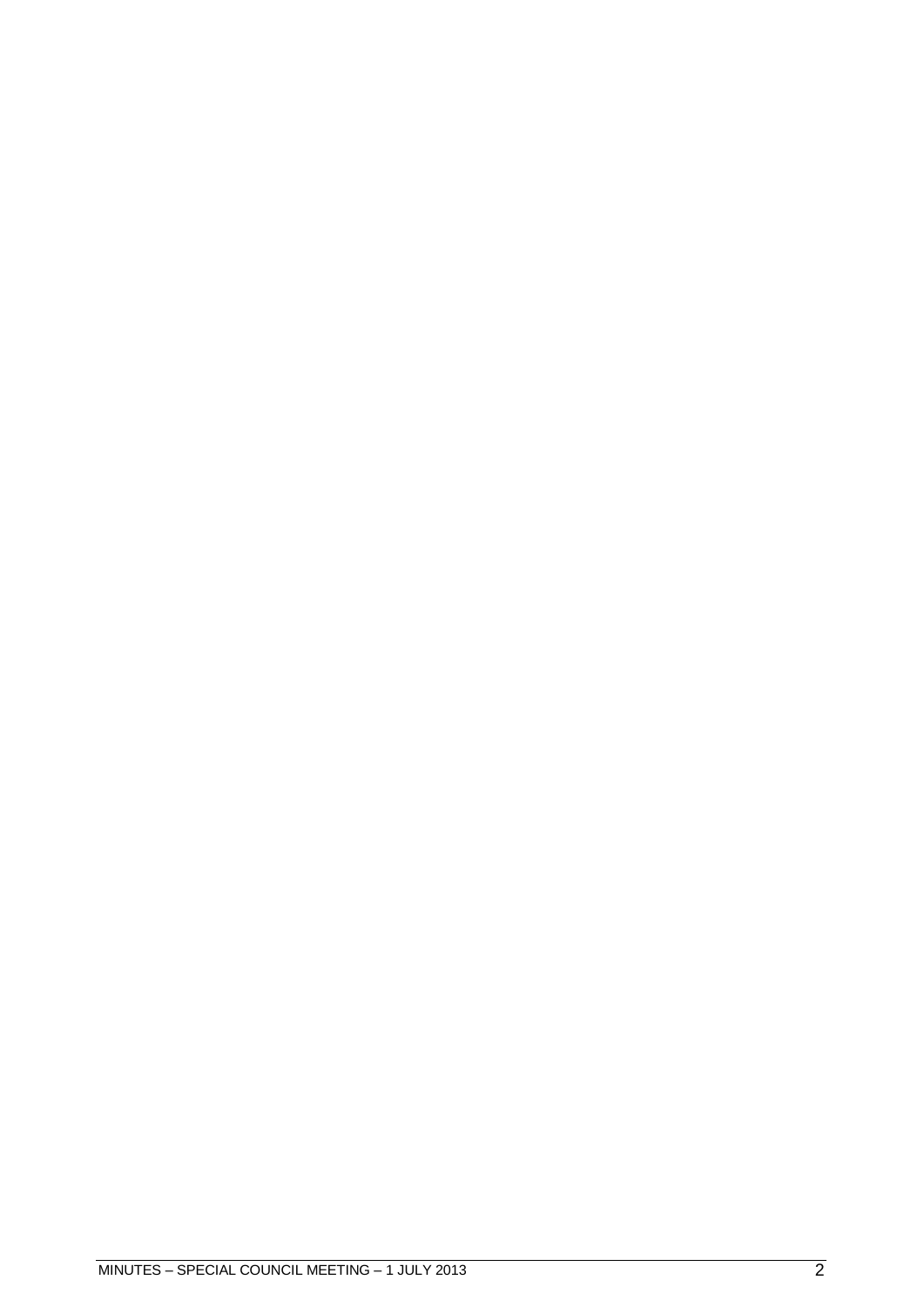#### **SHIRE OF YORK**

### **DISCLAIMER**

No responsibility whatsoever is implied or accepted by the Shire of York for any act, omission or statement or intimation occurring during Council meetings.

The Shire of York disclaims any liability for any loss whatsoever and howsoever caused arising out of reliance by any person or legal entity on any such act, omission or statement or intimation occurring during Council meetings.

Any person or legal entity who acts or fails to act in reliance upon any statement, act or omission made in a Council meeting does so at that person's or legal entity's own risk.

In particular and without derogating in any way from the broad disclaimer above, in any discussion regarding any planning application or application for a license, any statement or intimation of approval made by any member or Officer of the Shire of York during the course of any meeting is not intended to be and is not taken as notice of approval from the Shire of York.

The Shire of York notifies that anyone who has any application lodged with the Shire of York must obtain and should only rely on WRITTEN CONFIRMATION of the outcome of the application, and any conditions attaching to the decision made by the Shire of York in respect of the application.

RAY HOOPER CHIEF EXECUTIVE OFFICER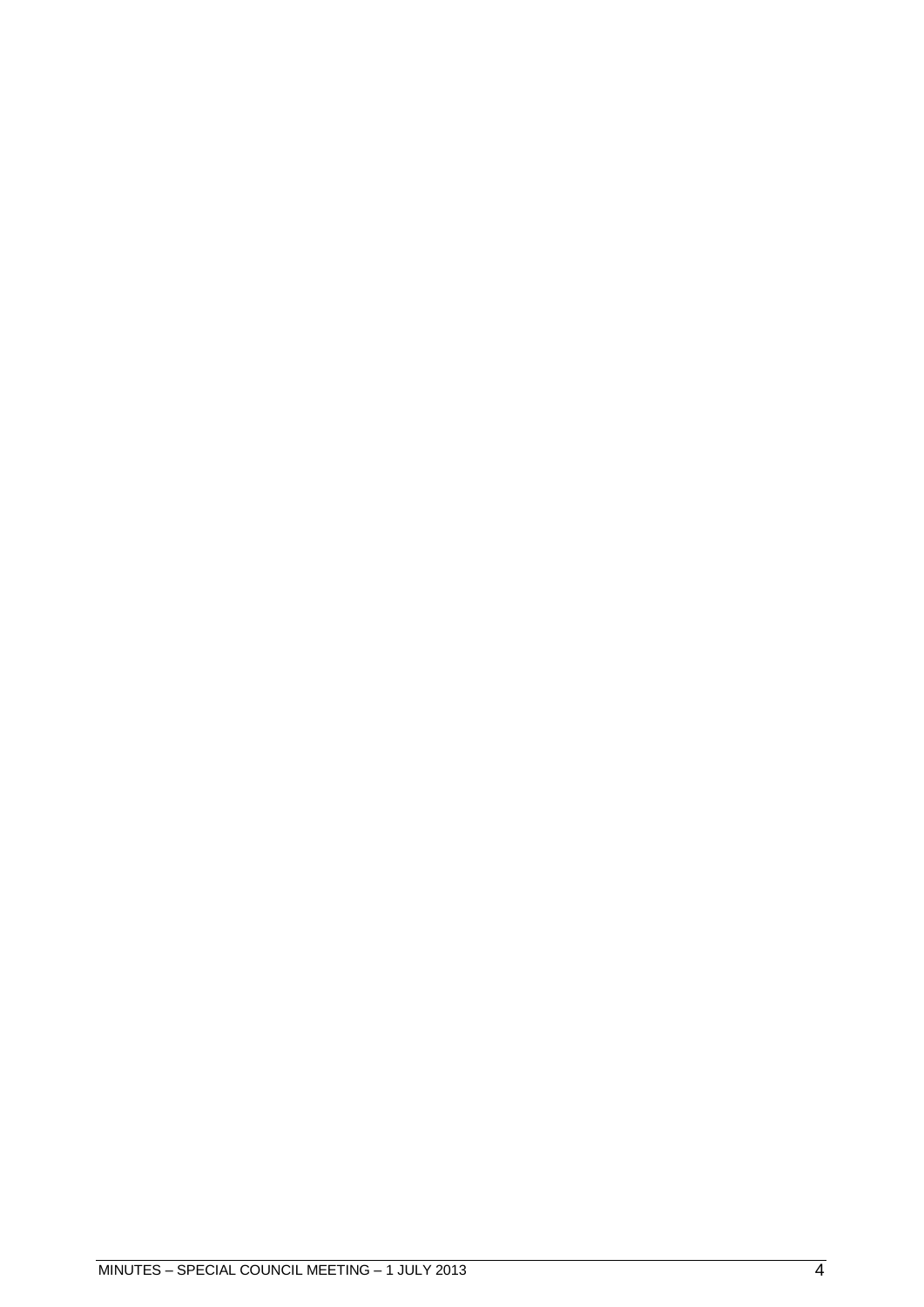### **Table of Contents**

| 1.1          |                                                                 |  |
|--------------|-----------------------------------------------------------------|--|
| 1.2          |                                                                 |  |
| 1.3          | Suspension of Standing Orders (undergoing the repeal process) 7 |  |
| 1.4          |                                                                 |  |
| 1.5          |                                                                 |  |
|              |                                                                 |  |
| 2.           |                                                                 |  |
| 2.1          |                                                                 |  |
| 2.2          |                                                                 |  |
| 2.3          |                                                                 |  |
| 2.4          |                                                                 |  |
| 2.5          |                                                                 |  |
|              |                                                                 |  |
|              | 3. RESPONSE TO PREVIOUS PUBLIC QUESTIONS TAKEN ON NOTICE  8     |  |
| 3.1          |                                                                 |  |
|              |                                                                 |  |
|              |                                                                 |  |
| 4.1          |                                                                 |  |
| 4.2          |                                                                 |  |
| 5.           |                                                                 |  |
|              |                                                                 |  |
|              |                                                                 |  |
| 6.           |                                                                 |  |
|              |                                                                 |  |
| 7.           |                                                                 |  |
|              |                                                                 |  |
| 8.           | ANNOUNCEMENTS BY PRESIDING MEMBER WITHOUT DISCUSSION 8          |  |
|              |                                                                 |  |
| 9.           |                                                                 |  |
| 9.1          |                                                                 |  |
| 9.2          |                                                                 |  |
| 9.3          |                                                                 |  |
| 9.4          |                                                                 |  |
| 9.4.1        |                                                                 |  |
|              |                                                                 |  |
| 9.4.2        |                                                                 |  |
|              |                                                                 |  |
| 9.4.3<br>9.5 |                                                                 |  |
| 9.6          |                                                                 |  |
|              |                                                                 |  |
|              |                                                                 |  |
|              |                                                                 |  |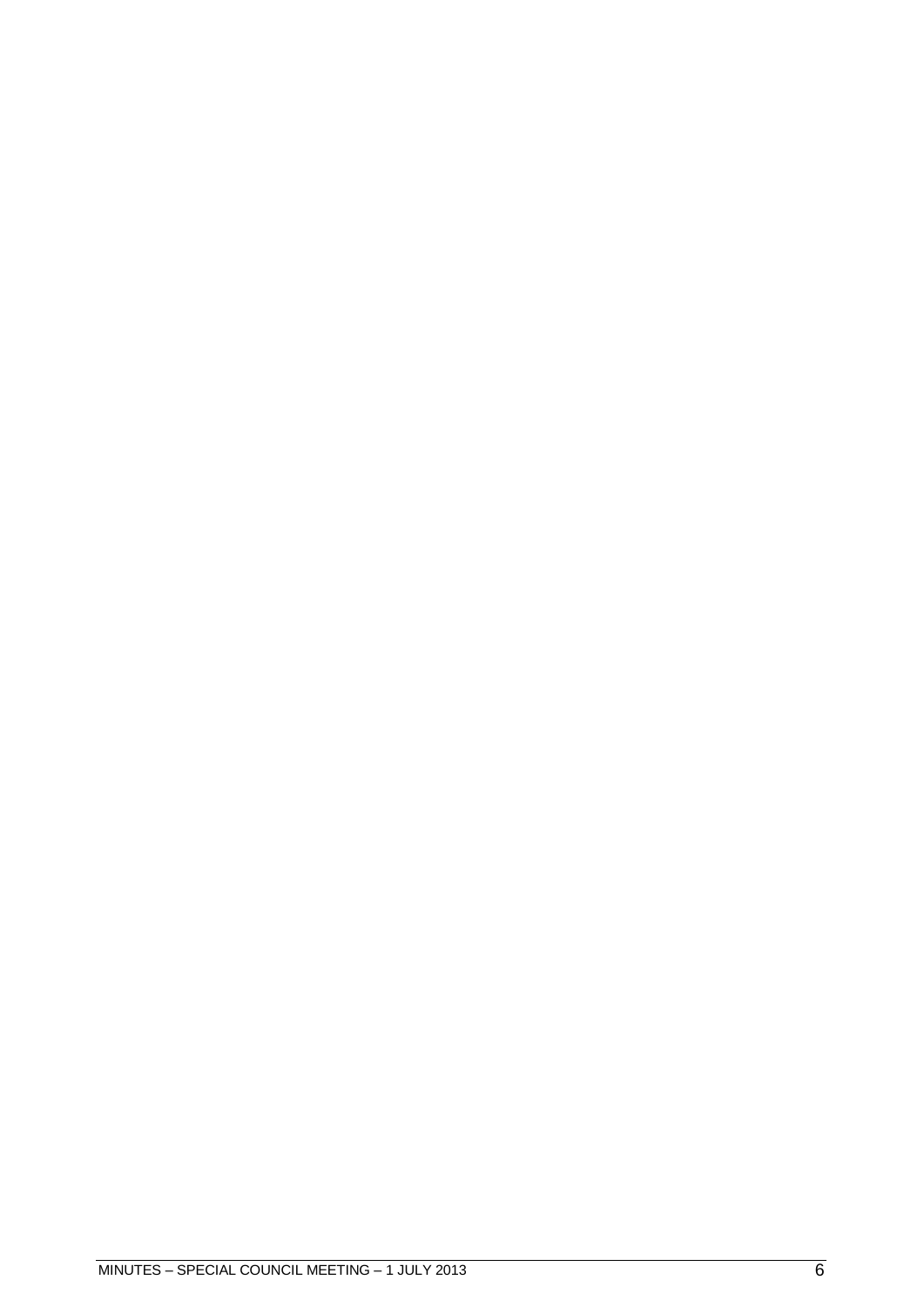

SHIRE OF YORK

#### THE SPECIAL MEETING OF THE COUNCIL HELD ON MONDAY, 1 JULY, 2013, COMMENCING AT 4.00PM IN COUNCIL CHAMBERS, YORK TOWN HALL, YORK

The York Shire Council acknowledges the traditional owners of the land on which this meeting will be held.

#### <span id="page-6-0"></span>**1. OPENING**

- <span id="page-6-1"></span>1.1 Declaration of Opening *Cr Tony Boyle, Shire President, declared the meeting open at 4.00pm*
- <span id="page-6-2"></span>1.2 Chief Executive Officer to read the disclaimer *Ray Hooper, Chief Executive Officer, read the disclaimer*
- <span id="page-6-3"></span>1.3 Suspension of Standing Orders (undergoing the repeal process) Moved: Cr Lawrance; Seconded: Cr Hooper - Carried: 5/0
- <span id="page-6-4"></span>1.4 Announcement of Visitors *Nil*
- <span id="page-6-5"></span>1.5 Announcement of any Declared Financial Interests *Nil*

#### <span id="page-6-6"></span>**2. ATTENDANCE**

- <span id="page-6-7"></span>2.1 Members *Cr Tony Boyle, Shire President; Cr Roy Scott, Deputy Shire President; Cr Brian Lawrance; Cr Pat Hooper; Cr Mark Duperouzel*
- <span id="page-6-8"></span>2.2 Staff *Ray Hooper, Chief Executive Officer; Gail Maziuk, Finance Officer/Project Co-Ordinator; Helen D'Arcy-Walker, Executive Support Officer*
- <span id="page-6-9"></span>2.3 Apologies *Cr Denese Smythe*
- <span id="page-6-10"></span>2.4 Leave of Absence Previously Approved *Nil*
- <span id="page-6-11"></span>2.5 Number of People in Gallery at Commencement of Meeting *There were nil people in the Gallery at the commencement of the meeting.*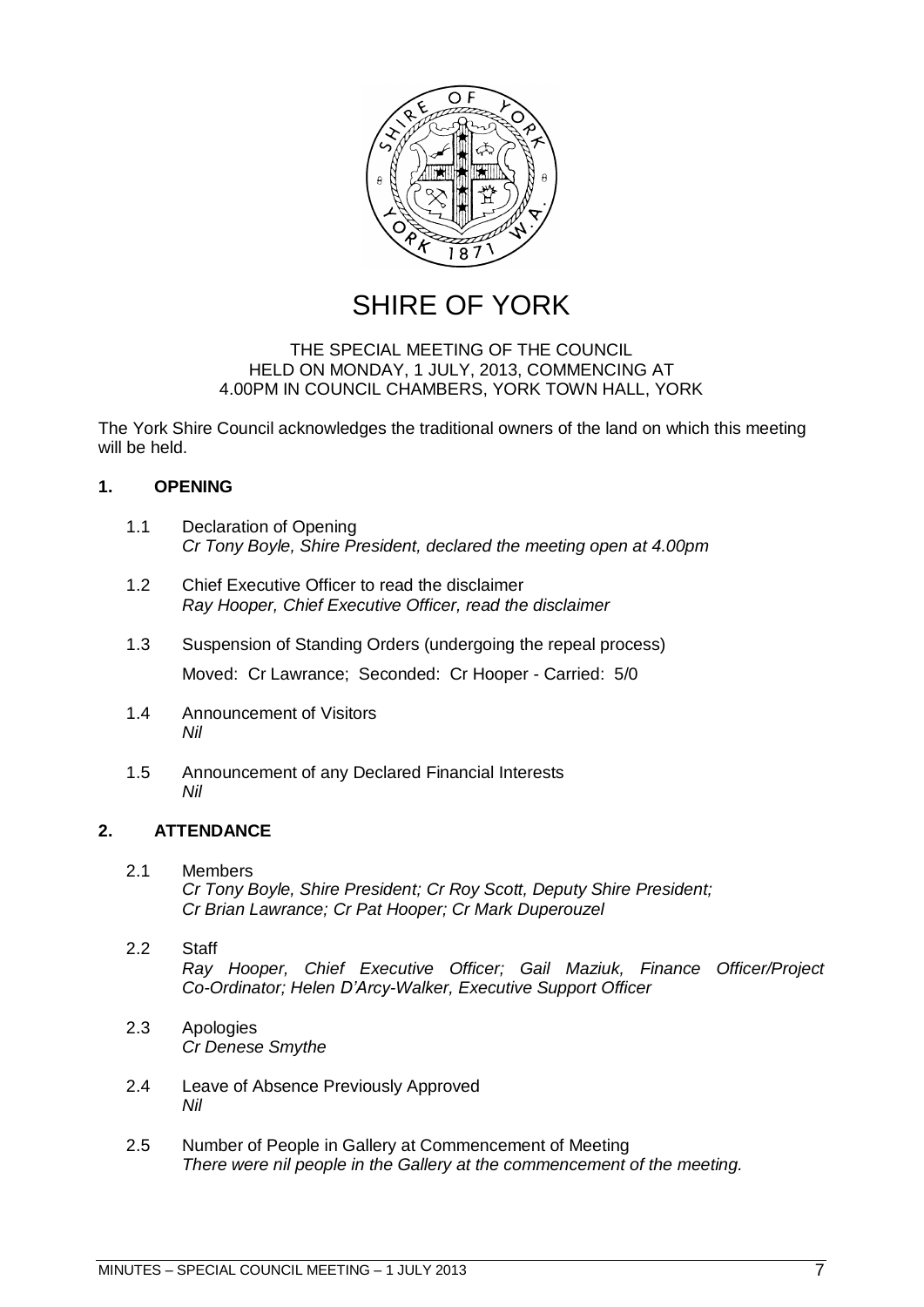#### <span id="page-7-0"></span>**3. RESPONSE TO PREVIOUS PUBLIC QUESTIONS TAKEN ON NOTICE**

<span id="page-7-1"></span>3.1 Previous Public Questions Taken on Notice *Nil*

#### <span id="page-7-2"></span>**4. PUBLIC QUESTION TIME**

- <span id="page-7-3"></span>4.1 Written Questions – Current Agenda *Nil*
- <span id="page-7-4"></span>4.2 Public Question Time *Nil*
- <span id="page-7-5"></span>**5. APPLICATIONS FOR LEAVE OF ABSENCE**  *Cr Pat Hooper*

#### **RESOLUTION 010713**

**Moved: Cr Scott Seconded: Cr Duperouzel**

*"That Council grant a leave of absence to Cr Pat Hooper for the Council Meeting scheduled for 19th August, 2013"*

*CARRIED: 5/0*

- <span id="page-7-6"></span>**6. PETITIONS / PRESENTATIONS / DEPUTATIONS** *Nil*
- <span id="page-7-7"></span>**7. CONFIRMATION OF MINUTES OF PREVIOUS MEETING** *Nil*
- <span id="page-7-8"></span>**8. ANNOUNCEMENTS BY PRESIDING MEMBER WITHOUT DISCUSSION** *Nil*
- <span id="page-7-9"></span>**9. OFFICER'S REPORTS**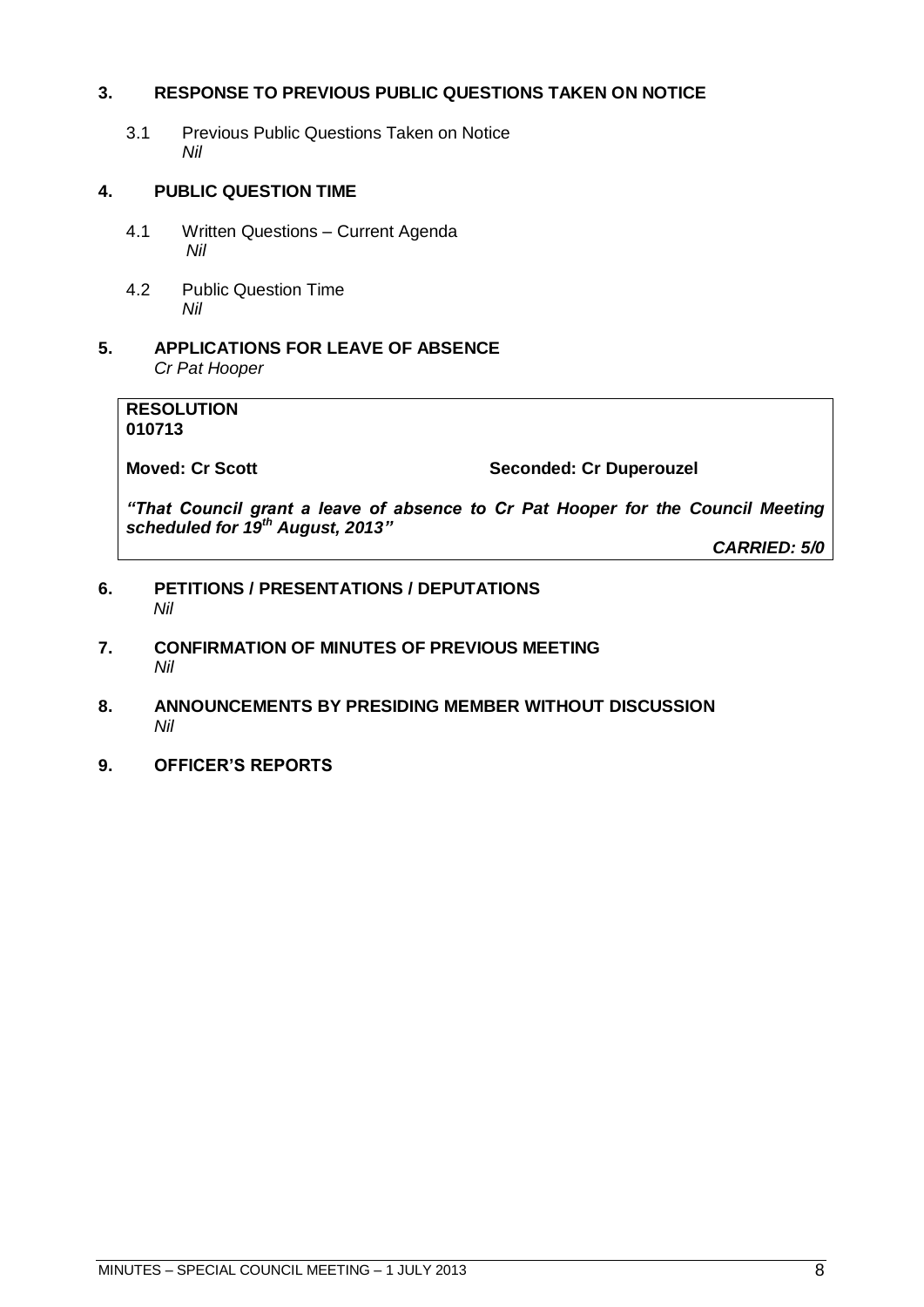# <span id="page-8-0"></span>**9.1 Development Services**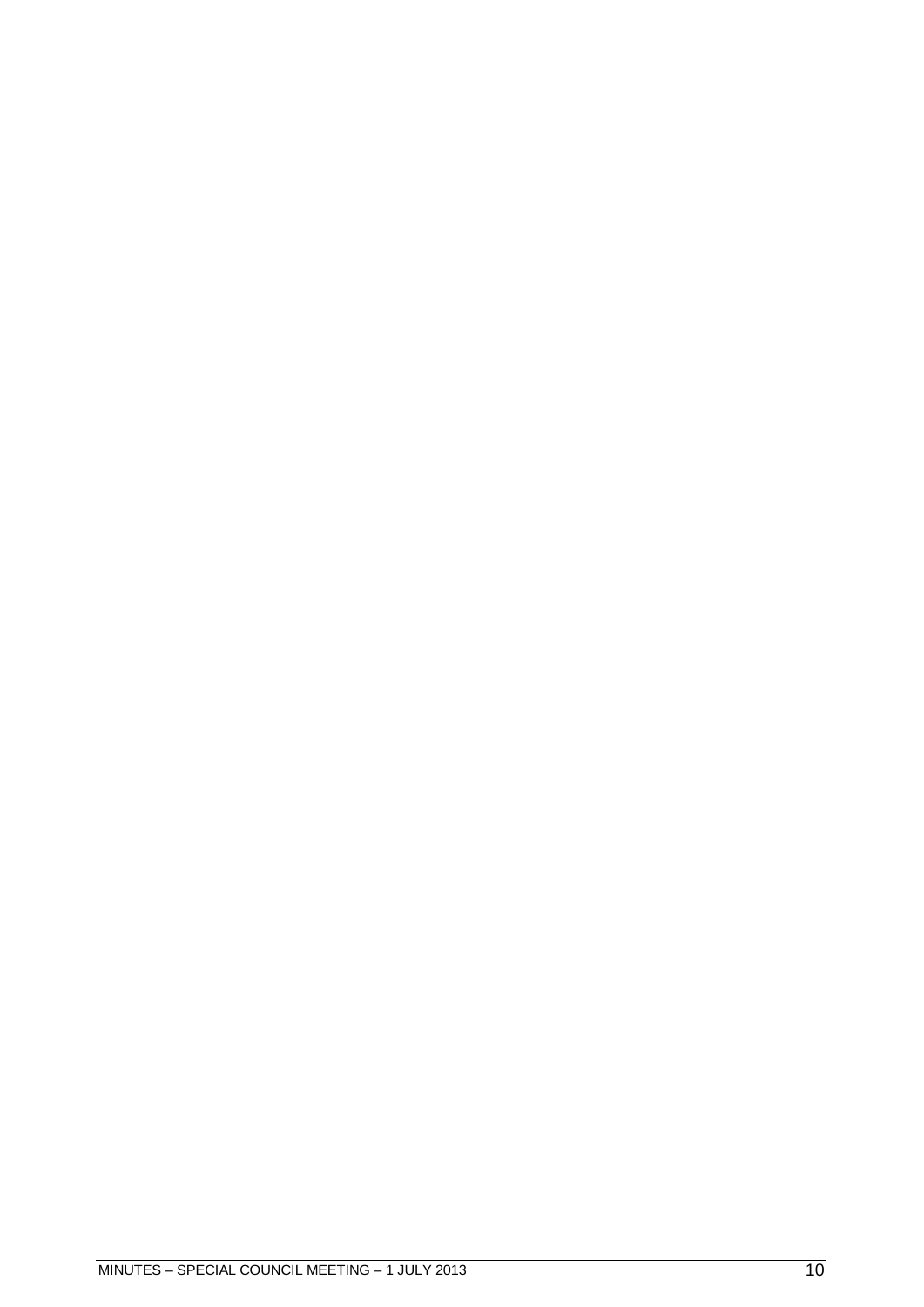# <span id="page-10-0"></span>**9.2 Administration Reports**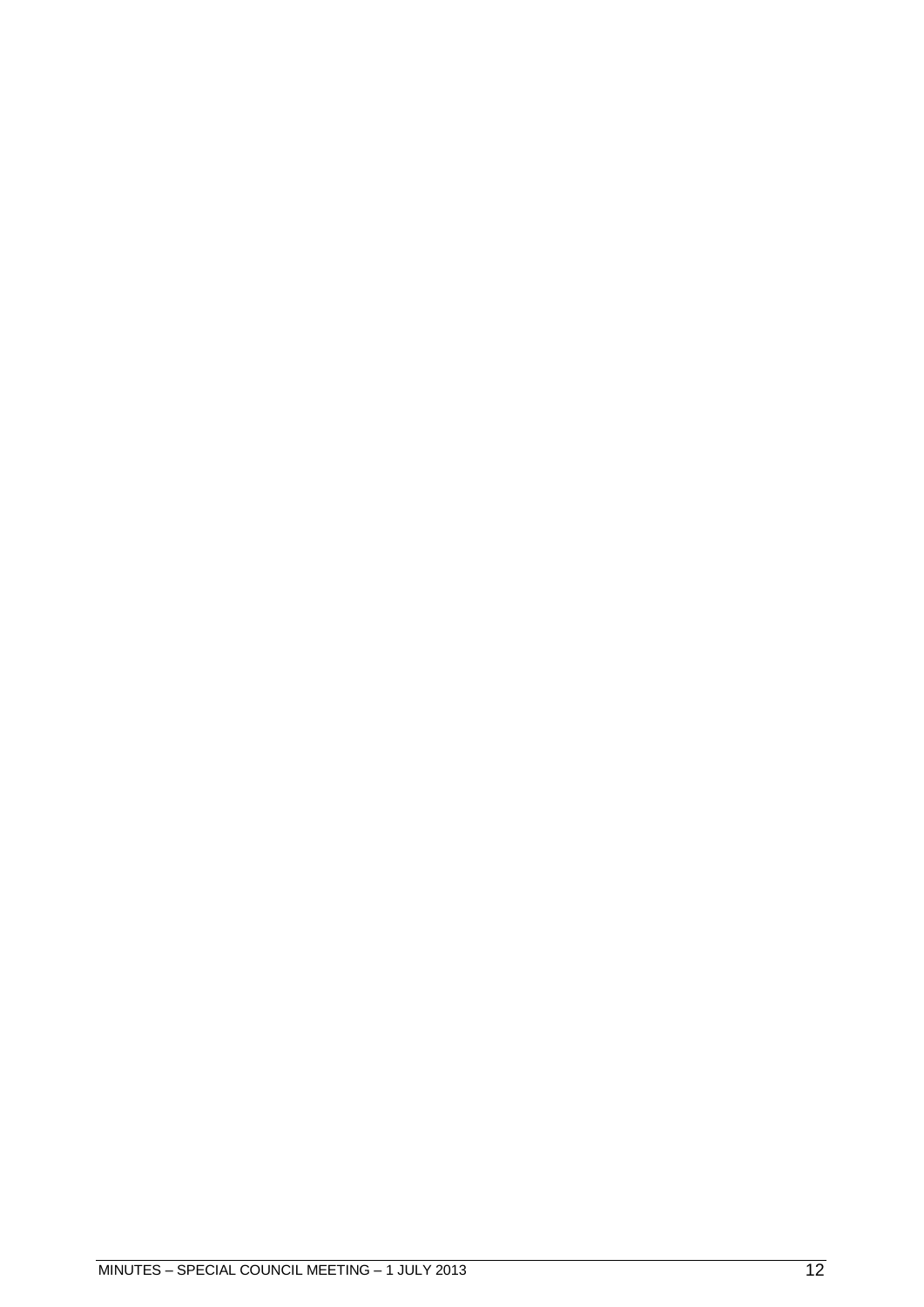### <span id="page-12-0"></span>**9.3 Works Reports**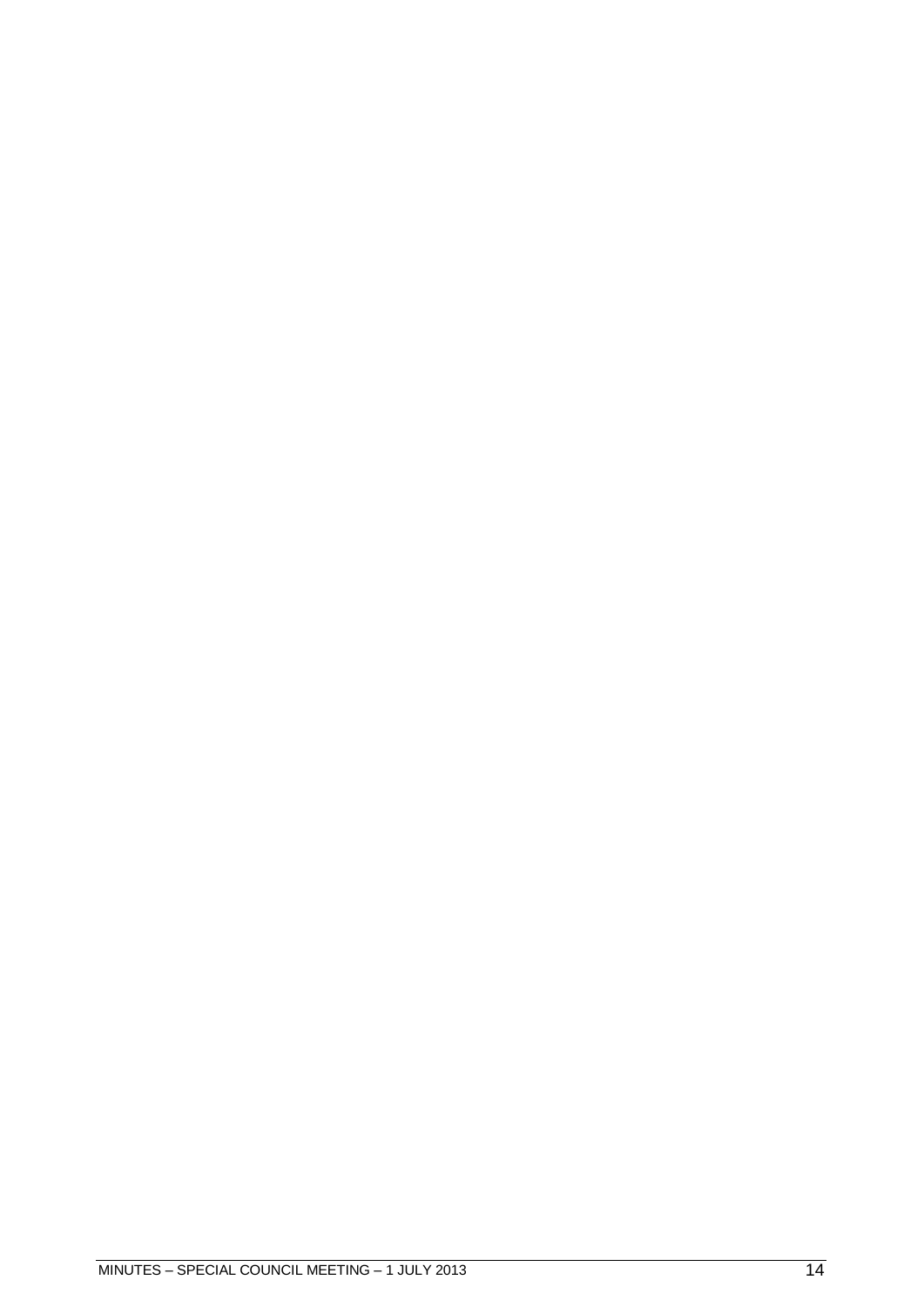# <span id="page-14-0"></span>**9.4 Financial Reports**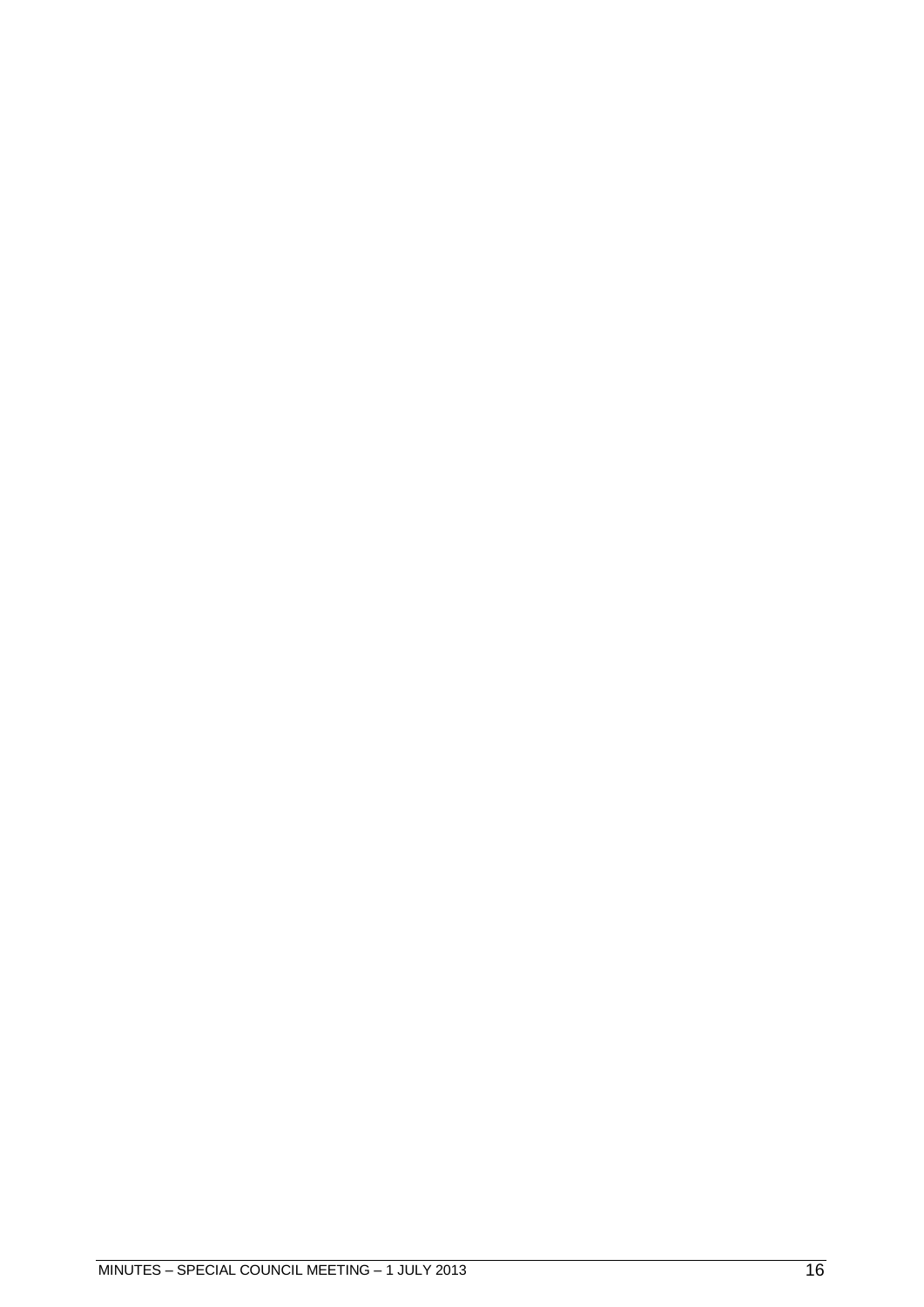# **9. OFFICER'S REPORTS**

**9.4 FINANCE REPORTS**

<span id="page-16-0"></span>**9.4.1 Investments – May 2013**

| FILE NO:                       | <b>FI.FRP</b>                             |
|--------------------------------|-------------------------------------------|
| <b>COUNCIL DATE:</b>           | 1 July 2013                               |
| <b>REPORT DATE:</b>            | 10 June 2013                              |
| <b>LOCATION/ADDRESS:</b>       | <b>Shire of York</b>                      |
| <b>APPLICANT:</b>              | N/A                                       |
| <b>SENIOR OFFICER:</b>         | Ray Hooper, CEO                           |
| <b>REPORTING OFFICER:</b>      | <b>Tabitha Bateman, FO</b>                |
| <b>DISCLOSURE OF INTEREST:</b> | <b>Nil</b>                                |
| <b>APPENDICES:</b>             | <b>Shire of York Investment Portfolio</b> |
| <b>DOCUMENTS TABLED:</b>       | Nil                                       |

#### **Summary:**

That Council consider the investment portfolio as attached.

#### **Background:**

The investment policy requires Council to review the performance of its investments on a monthly basis.

#### **Consultation:**

Auditors; and Dominic Carbone.

#### **Statutory Environment:**

Not Applicable.

#### **Policy Implications:**

In accordance with the Financial Management Investment Policy.

#### **Financial Implications:**

Credit Ratings:

#### **Strategic Implications:**

Not applicable.

**Voting Requirements: Absolute Majority Required: No**

**Site Inspection: Site Inspection Undertaken: Not applicable** 

#### **Triple bottom Line Assessment: Economic Implications:** Not applicable.

#### **Social Implications:** Not applicable.

**Environmental Implications:**

Not applicable.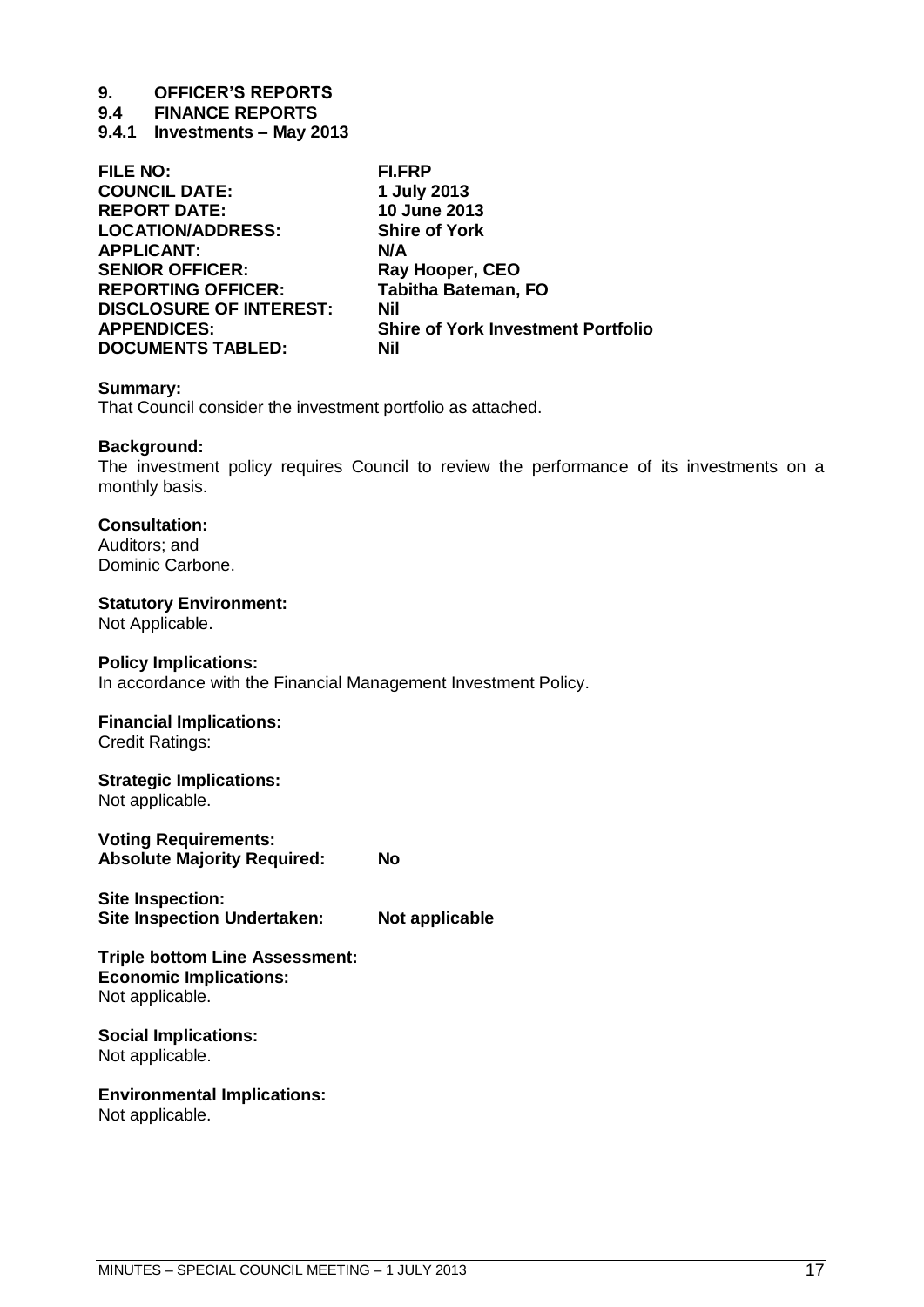#### **Comment:**

In accordance with the policy, a report of investments is presented to Council to provide a summary of investments held by the Shire of York as at 31 May 2013.

The Shire of York Investment Portfolio identifies Council's investment type, term to maturity and investment value.

The reporting will be reviewed on an ongoing basis by the Auditors and staff.

**RESOLUTION 020713 Moved: Cr Scott Seconded: Cr Hooper** *"That Council receive the Shire of York Investment Portfolio as attached to this report."*

*CARRIED: 5/0*

*Cr Duperouzel stated that the ladies in the Finance Department do a fantastic job collating all the financial information required.*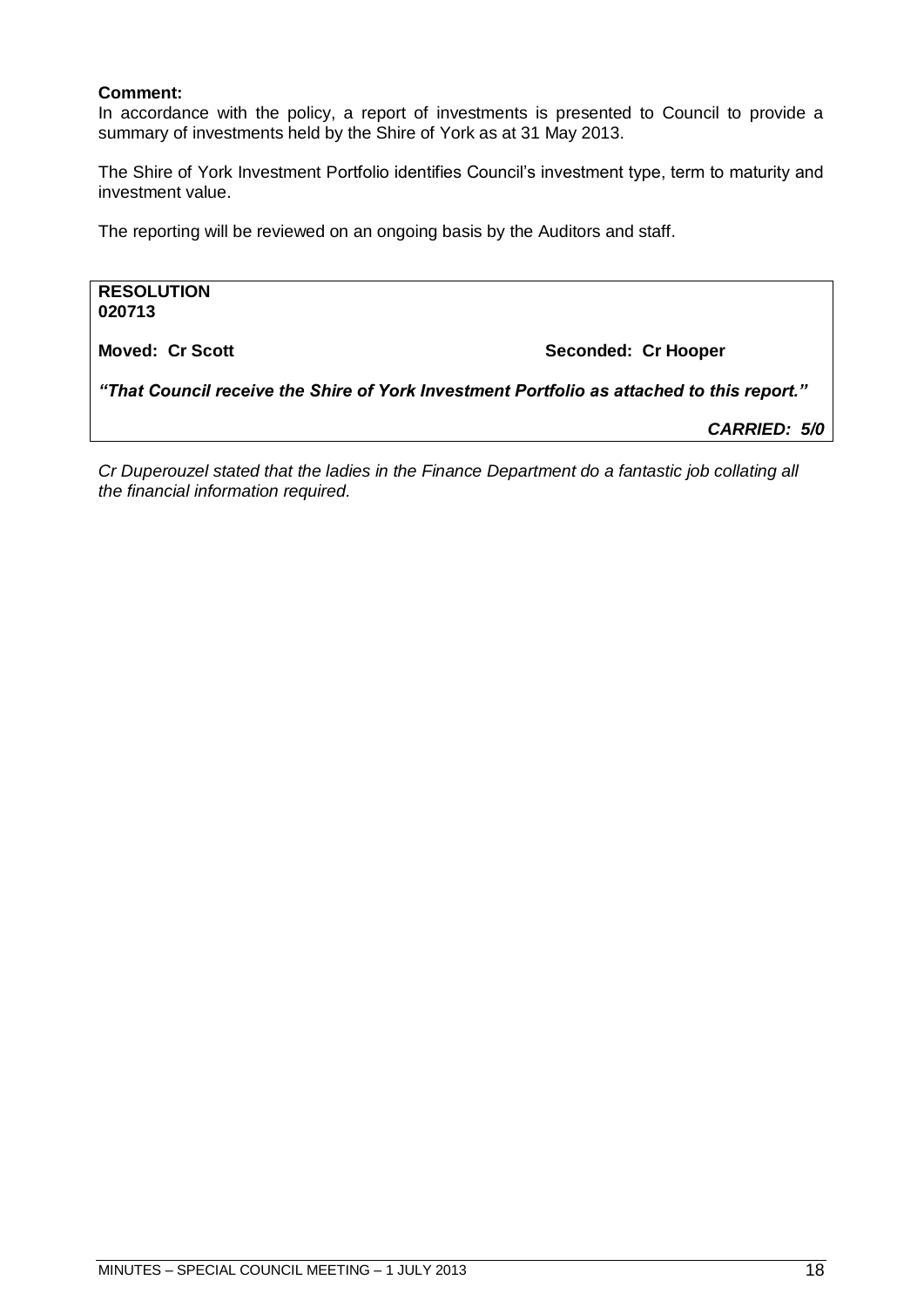#### <span id="page-18-0"></span>**Item 9.4.1 – Appendices**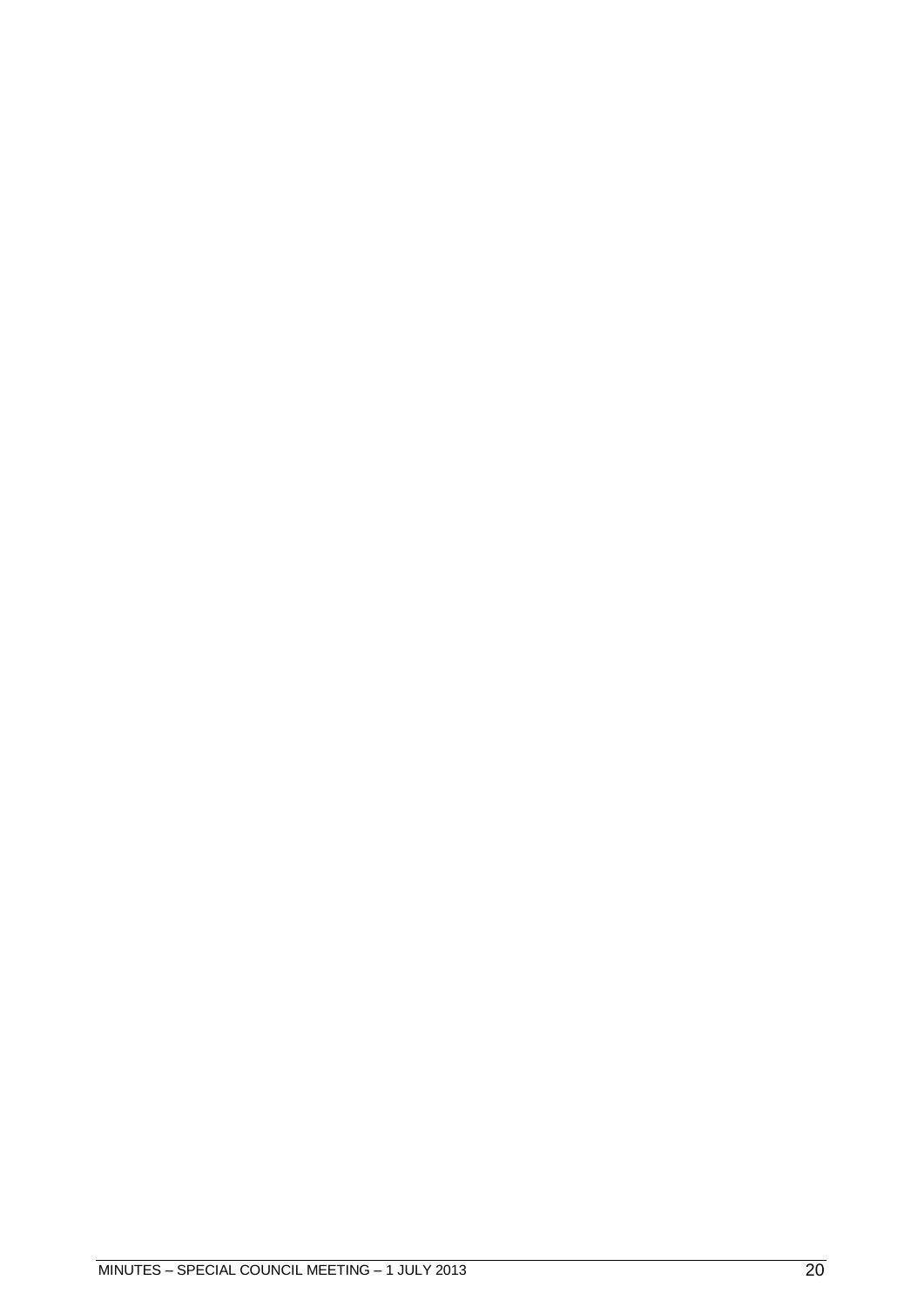# **9. OFFICER'S REPORTS**

#### **9.4 FINANCE REPORTS**

<span id="page-20-0"></span>**9.4.2 Monthly Financial Reports – May 2013**

| <b>FILE NO:</b>                | <b>FI.FRP</b>                                  |
|--------------------------------|------------------------------------------------|
| <b>COUNCIL DATE:</b>           | 1 July 2013                                    |
| <b>REPORT DATE:</b>            | 10 June 2013                                   |
| <b>LOCATION/ADDRESS:</b>       | <b>Not Applicable</b>                          |
| <b>APPLICANT:</b>              | <b>Not Applicable</b>                          |
| <b>SENIOR OFFICER:</b>         | Ray Hooper, CEO                                |
| <b>REPORTING OFFICER:</b>      | <b>Tabitha Bateman, Administration Officer</b> |
| <b>DISCLOSURE OF INTEREST:</b> | Nil                                            |
| <b>APPENDICES:</b>             | Yes - Appendix A as detailed in Summary        |
| <b>DOCUMENTS TABLED:</b>       | Nil                                            |

#### **Summary:**

The Financial Report for the period ending 31 May 2013 is hereby presented for the consideration of the Council.

Appendix A includes the following:

- Monthly Statements for the period ended 31 May 2013
- Bank Account Reconciliations
- List of Creditors Payments
- Payroll Direct Debits Summary
- Corporate Credit Card Summary
- Fuel Card Summary

#### **Consultation:**

Dominic Carbone

#### **Statutory Environment:**

Local Government Act 1995 (As Amended). Local Government (Financial Management) Regulations 1996 (As Amended).

#### **Policy Implications:**

Nil.

#### **Financial Implications:**

The following information provides balances for key financial areas for the Shire of York's financial position as at 31 May 2013;

| Sundry Creditors as per General Ledger                            | \$41,603.88  |
|-------------------------------------------------------------------|--------------|
| Sundry Debtors as per General Ledger                              | \$732,869.90 |
| Unpaid rates and services current year (paid in advance inc. ESL) | \$381,326.67 |
| Unpaid rates and services previous years (inc. ESL)               | \$476,774.92 |

#### **Strategic Implications:**

Nil

**Voting Requirements: Absolute Majority Required: No**

**Site Inspection: Site Inspection Undertaken:** Not applicable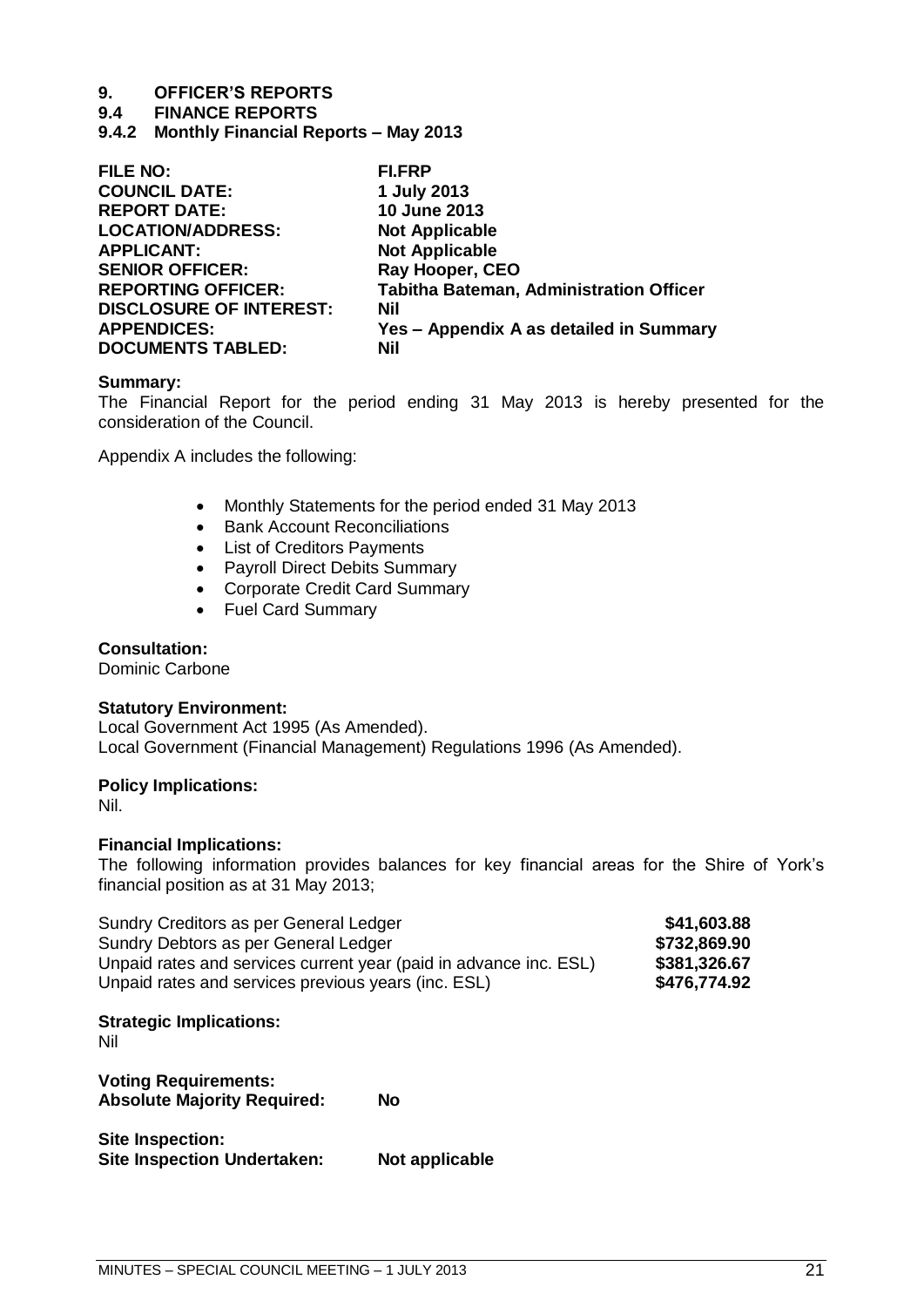#### **Triple bottom Line Assessment: Economic Implications:**

A zero balance or surplus end of year financial position will increase community confidence and cohesion and provide an opportunity for improved community benefits in future years.

#### **Social Implications:**

Not applicable.

#### **Environmental Implications:**

Not applicable.

#### **Comment:**

Not applicable.

#### **RESOLUTION 030713**

**Moved: Cr Hooper Seconded: Cr Lawrance** 

*"That Council:*

*Receive the Monthly Financial Report for May and ratify payments drawn from the Municipal and Trust accounts for the period ending 31 May 2013:*

|                                                 | <b>VOUCHER</b> | <b>AMOUNT</b>            |
|-------------------------------------------------|----------------|--------------------------|
| <b>MUNICIPAL FUND</b><br><b>Cheque Payments</b> | 30665 - 30702  | 114,069.49<br>\$         |
| <b>Electronic Funds Payments</b>                | 10789 - 10898  | \$<br>644,131.88         |
| <b>Direct Debits Payroll</b>                    |                | \$<br>253,205.88         |
| <b>Bank Fees</b>                                |                | \$<br>606.74             |
| <b>Corporate Cards</b>                          |                | \$<br>4,575.10           |
| <b>Shell Cards</b><br><b>TOTAL</b>              |                | 242.89<br>\$1,016,831.98 |
| <b>TRUST FUND</b>                               |                |                          |
| <b>Cheque Payments</b>                          | 4132 - 4145    | 4,075.09<br>\$           |
| <b>Direct Debits Licensing</b>                  |                | 102,369.00               |
| TOTAL                                           |                | 106,444.09               |
| <b>TOTAL DISBURSEMENTS</b>                      |                | \$1,123,276.07"          |
|                                                 |                | <b>CARRIED: 5/0</b>      |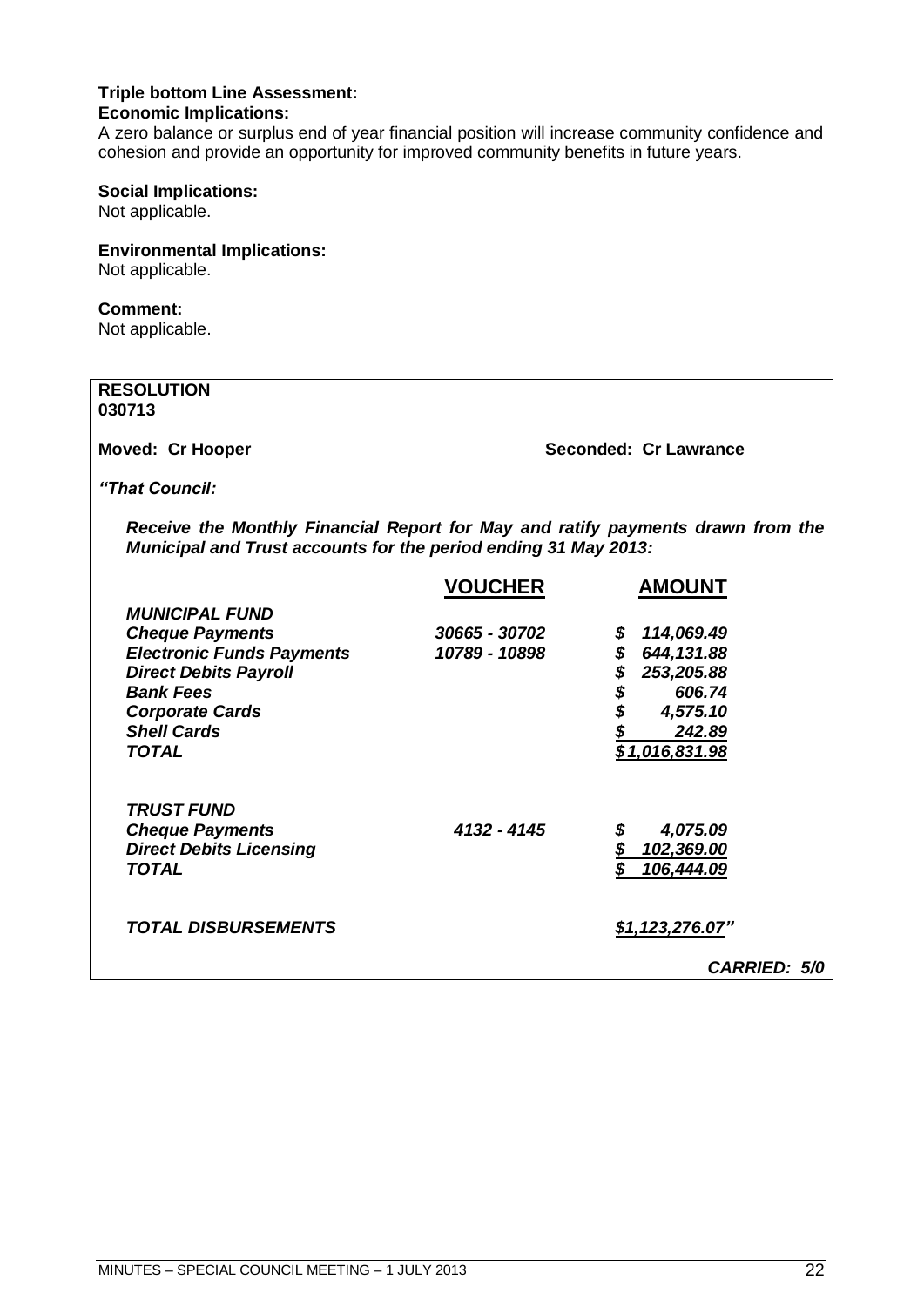#### <span id="page-22-0"></span>**Item 9.4.2 – Appendices**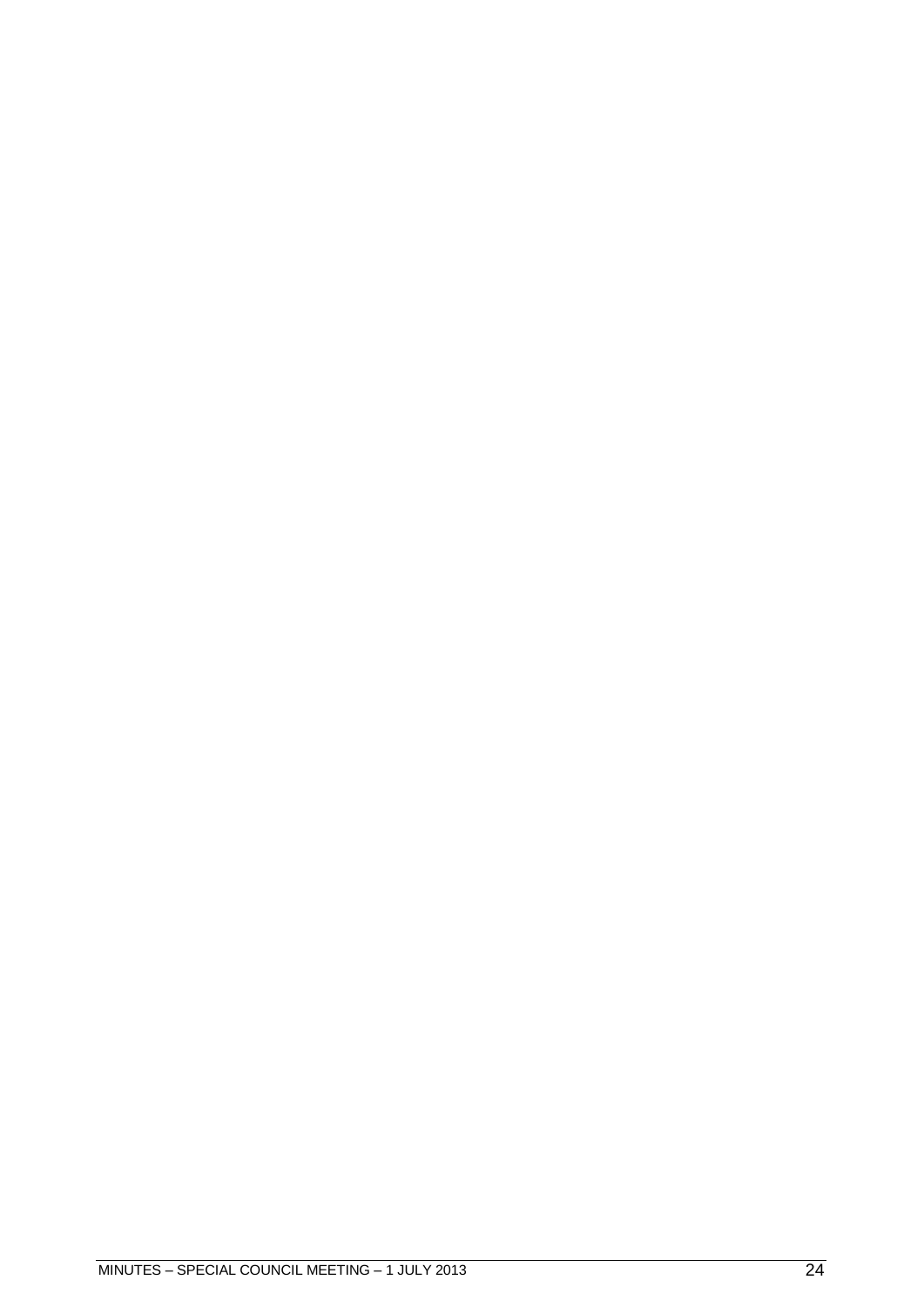# **9. OFFICER'S REPORTS**

**9.4 FINANCE REPORTS**

<span id="page-24-0"></span>**9.4.3 Tender for Vibrating Roller**

| <b>FILE NO:</b>                | <b>FI.BUD1213</b>                                  |
|--------------------------------|----------------------------------------------------|
| <b>COUNCIL DATE:</b>           | 1 July 2013                                        |
| <b>REPORT DATE:</b>            | 26 June 2013                                       |
| <b>LOCATION/ADDRESS</b>        | N/A                                                |
| <b>APPLICANT:</b>              | N/A                                                |
| <b>SENIOR OFFICER:</b>         | <b>Ray Hooper</b>                                  |
| <b>REPORTING OFFICER:</b>      | <b>Gail Maziuk – Senior Administration Officer</b> |
| <b>DISCLOSURE OF INTEREST:</b> | Nil                                                |
| <b>APPENDICES:</b>             | Nil                                                |
| <b>DOCUMENTS TABLED:</b>       | Nil                                                |

#### **Summary:**

Tender 03-1213 for the supply of a Vibrating Roller was issued on Monday 13 May 2013 and closed on Thursday 13 June 2013. RFT was advertised in the West Australian on 11 May 2013.

#### **Background:**

Shire's current Vibrating Roller (P144–Y4894) has reached its serviceable life. This item of plant now requires replacement.

A total of 8 tenderers submitted prices with 14 different options, 4 tenderers provided multiple options.

Tenders were received from the following companies:

- 1. McIntosh & Sons
- 2. Tutt Bryant Equipment 2 options
- 3. CDJ Equipment P/L 2 tenders
- 4. GCM Agencies P/L
- 5. Westrac P/L 2 options
- 6. Wirtgen Australia
- 7. JCB Construction P/L
- 8. Conplant P/L 3 options and 1 alternative tender

All tenders were conforming and satisfied the selection/qualitative criteria as specified in the tender document

- Cost Net Changeover price
- Warranty
- Machines supplied to other Local Government Authorities
- Delivery timeframe

All tenders were reviewed and scored according to the qualitative criteria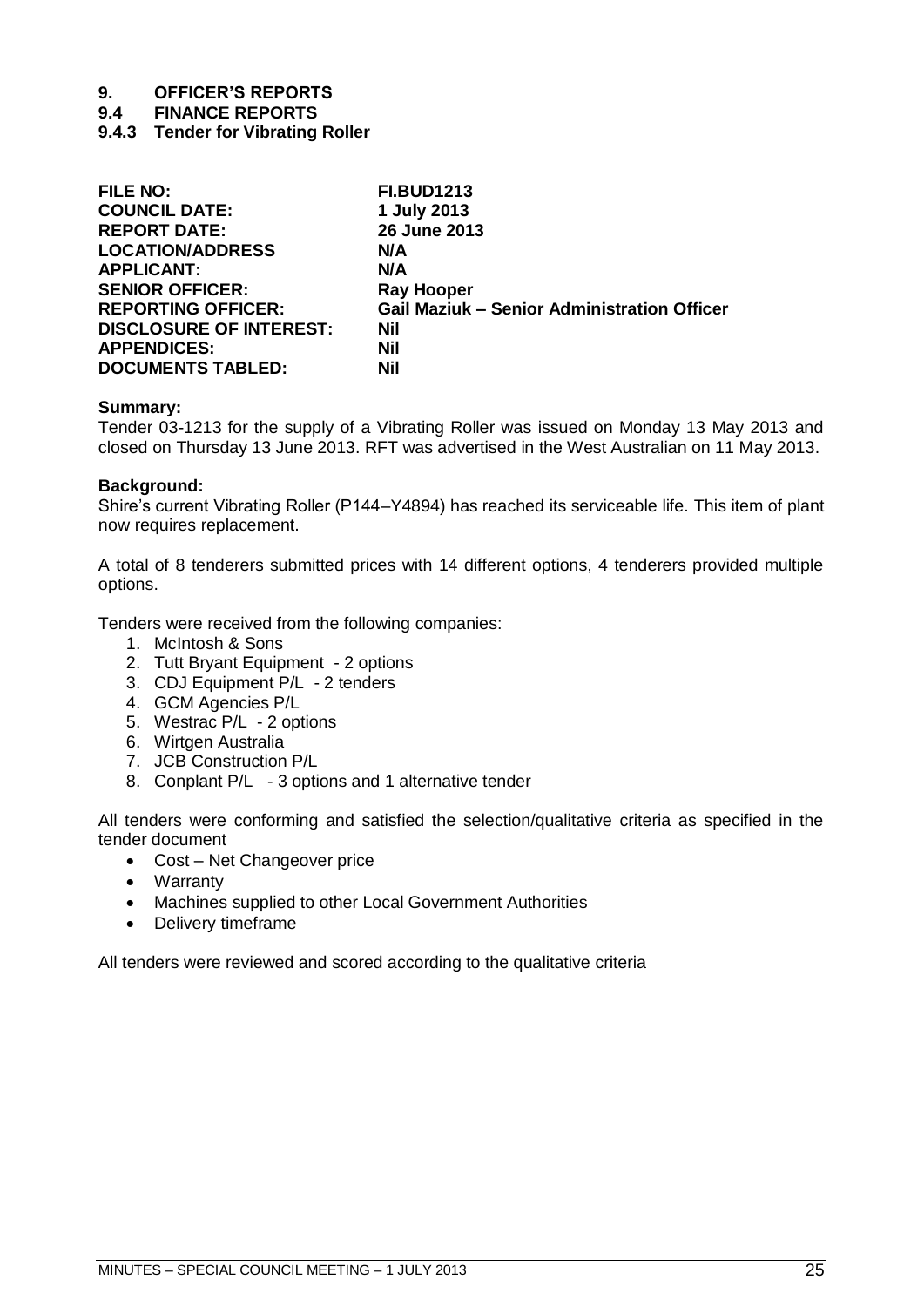#### **Prices and proposed equipment submitted by tender were:**

| #              | <b>Tenderer</b>              | <b>Model No. / Description</b>                  |
|----------------|------------------------------|-------------------------------------------------|
|                |                              |                                                 |
| 1              | McIntosh & Son P/L           | LUIGONG CLG614                                  |
| $\overline{2}$ | <b>Tutt Bryant Equipment</b> | BOMAG BW 211D-4                                 |
| 3              | <b>Tutt Bryant Equipment</b> | BOMAG BW 216D-4                                 |
| 4              | CJD Equipment P/L            | VOLVO SD 130D                                   |
| 5              | CJD Equipment P/L            | VOLVO SD 160DX                                  |
| 6              | <b>GCM Agencies P/L</b>      | <b>MULTIPAC SSR 180</b>                         |
| 7              | Westrac P/L                  | <b>USED CATERPILLAR CS 74</b>                   |
| 8              | Westrac P/L                  | <b>NEW CATERPILLAR CS 74</b>                    |
| 9              | Wirtgen Australia            | <b>HAMM 3414</b>                                |
| 10             | <b>JCB Construction P/L</b>  | <b>JCB VM 166D VIBROMAZ</b>                     |
| 11             | Conplant P/L                 | AMMANN ASC 13 OD                                |
| 12             | Conplant P/L                 | AMMANN ASC 15 OD                                |
| 13             | Conplant P/L                 | AMMANN ASC 17 OD                                |
| 14             | Conplant P/L                 | <b>AMMANN ASC 11 OD</b><br>(Alternative Tender) |
|                |                              |                                                 |

#### **Consultation:**

Depot / Works staff

#### **Statutory Environment:**

Local Government Tender Regulations

#### **Policy Implications:**

Nil

#### **Financial Implications:**

Council approved provision of funds to facilitate the replacement of the existing Roller (Plant number P144) in 12/13 financial budget.

Tenders received in RFT 03-1213 were all within Council's estimate of cost range of a net changeover cost of \$155,000.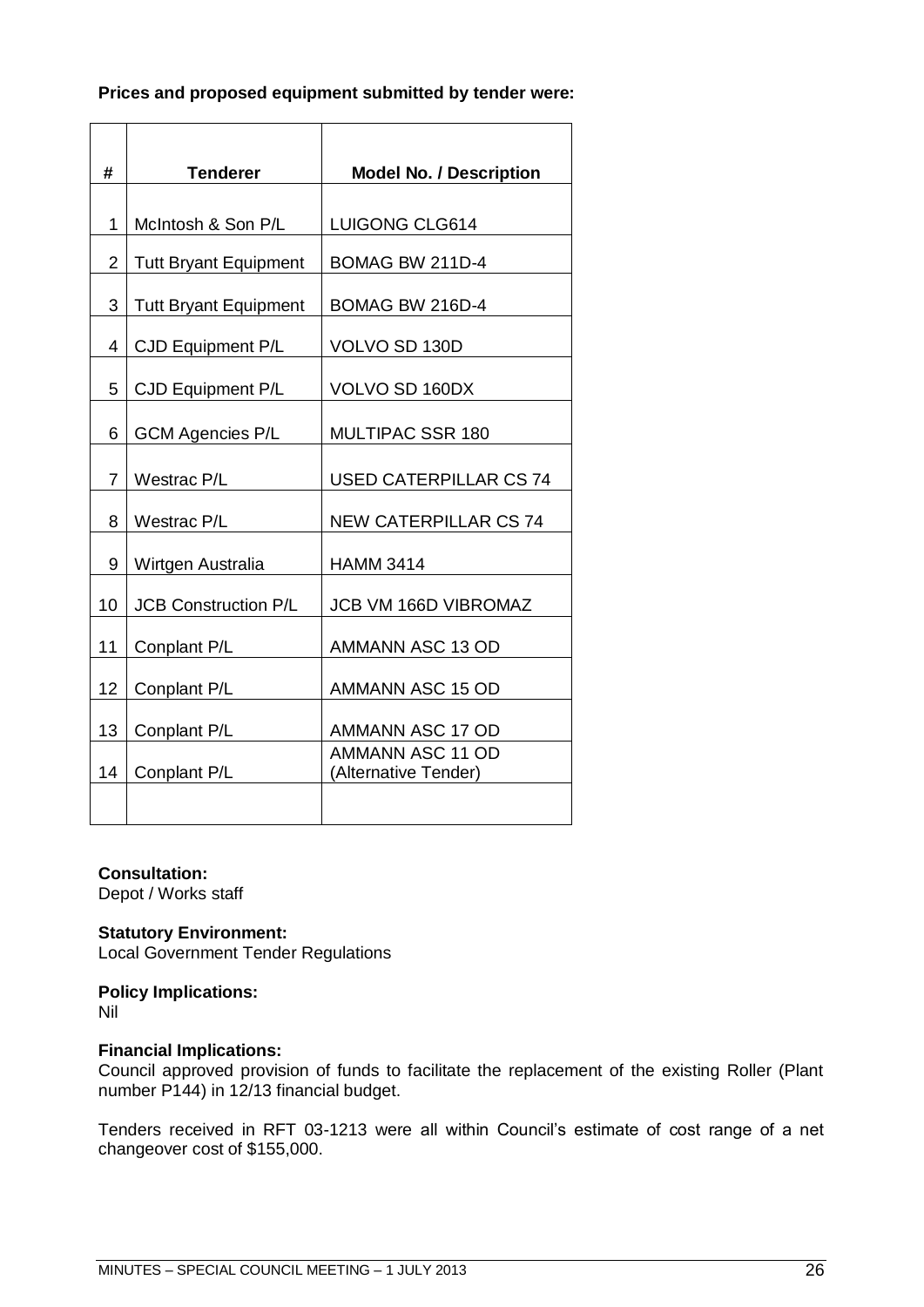#### **Strategic Implications: Shire of York 2012 Strategic Community Plan**

**Governance:** Strengthen Shire Leadership **Outcome:** Sustainable resource management **Objective:** Ensure resources are managed effectively.

**Voting Requirements: Absolute Majority Required: Yes**

**Site Inspection: Site Inspection Undertaken: Not Applicable**

#### **Triple bottom Line Assessment: Economic Implications:**

Council maintains a plant replacement program to ensure that its mechanical resources are at peak effectiveness.

#### **Social Implications:**

Reliable modern machinery ensures that the community is serviced to best practice standards.

#### **Environmental Implications: Nil**

#### **Comment:**

The current machine is in the 11-13 tonne range and the recommended weight range to MRWA compaction requirements is in the 16-18 tonne range and the staff recommendation is in the higher range.

The preferred models based on price, weight, local service capacity, warranty, delivery and past machine history were the Bomag BW 216D-4, Volvo SD160DX and the caterpillar CS 74 (new).

#### **RESOLUTION 040713**

**Moved: Cr Duperouzel Seconded: Cr Lawrance**

*"That Council:*

- *1. Accept the tender for the supply and delivery to the Shire Depot, York of a smooth drum Vibrating Roller (Tender 03-1213) submitted by CJD Equipment Pty Ltd for a Volvo SD160DX at a purchase price of \$174,000 exclusive of GST and the trade-in of the existing caterpillar vibrating roller at a value of \$40,000 exclusive of GST for a net changeover cost of \$134,000.*
- *2. Authorise the purchase of a padfoot shell to suit the machine at a cost of \$14,256 excluding GST."*

*CARRIED: 5/0*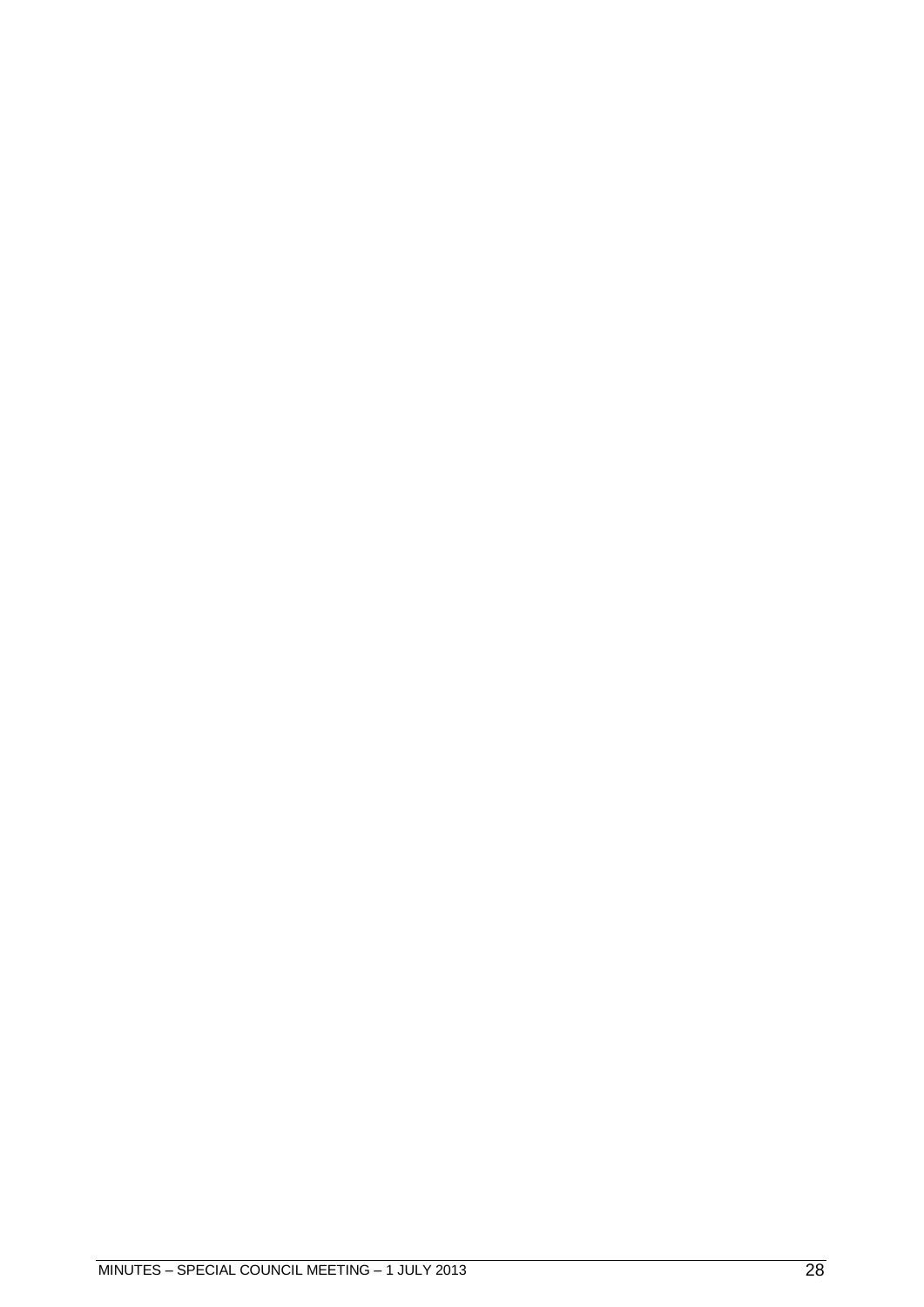### <span id="page-28-0"></span>**9.5 Late Reports**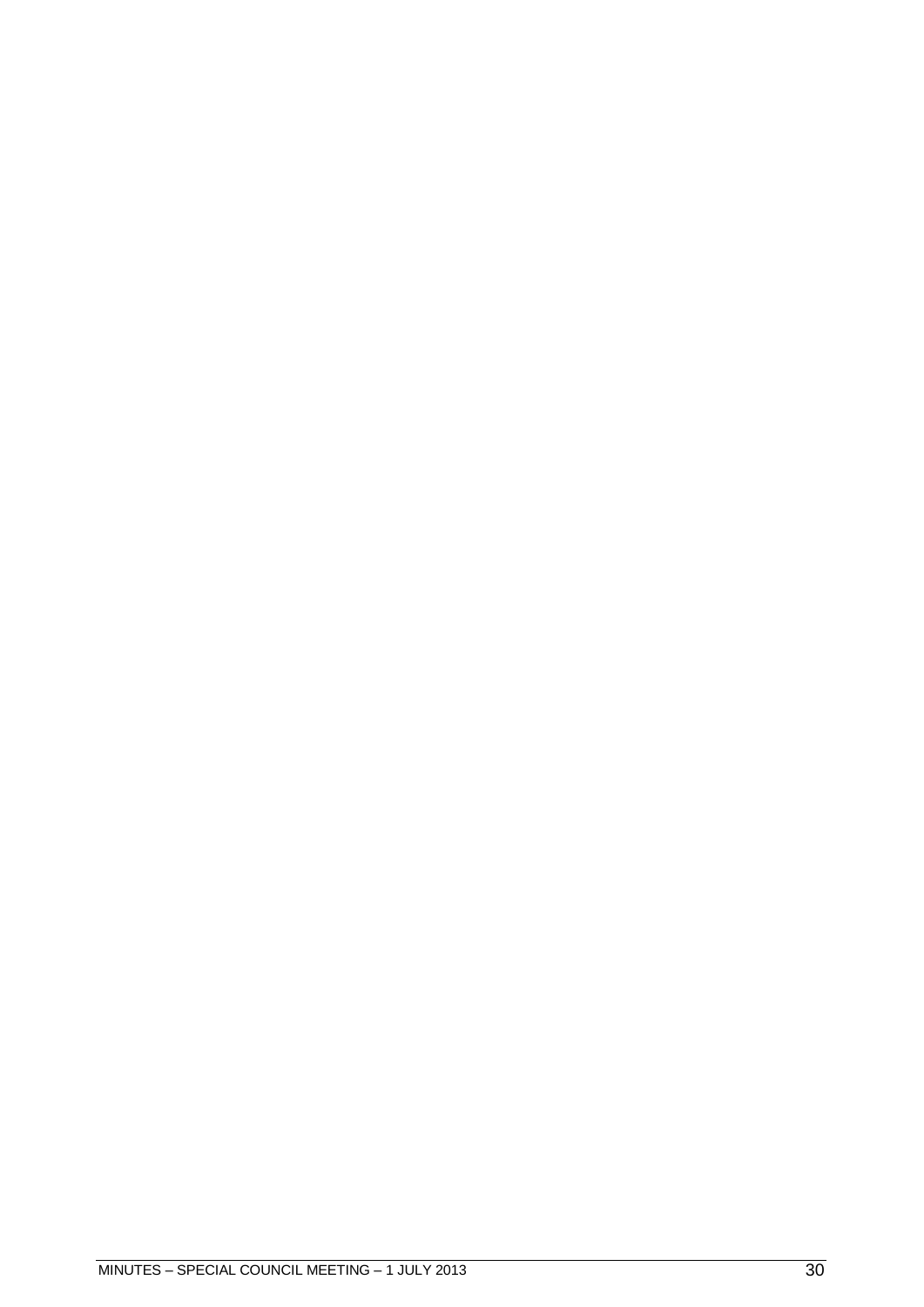# <span id="page-30-0"></span>**9.6 Confidential Reports**